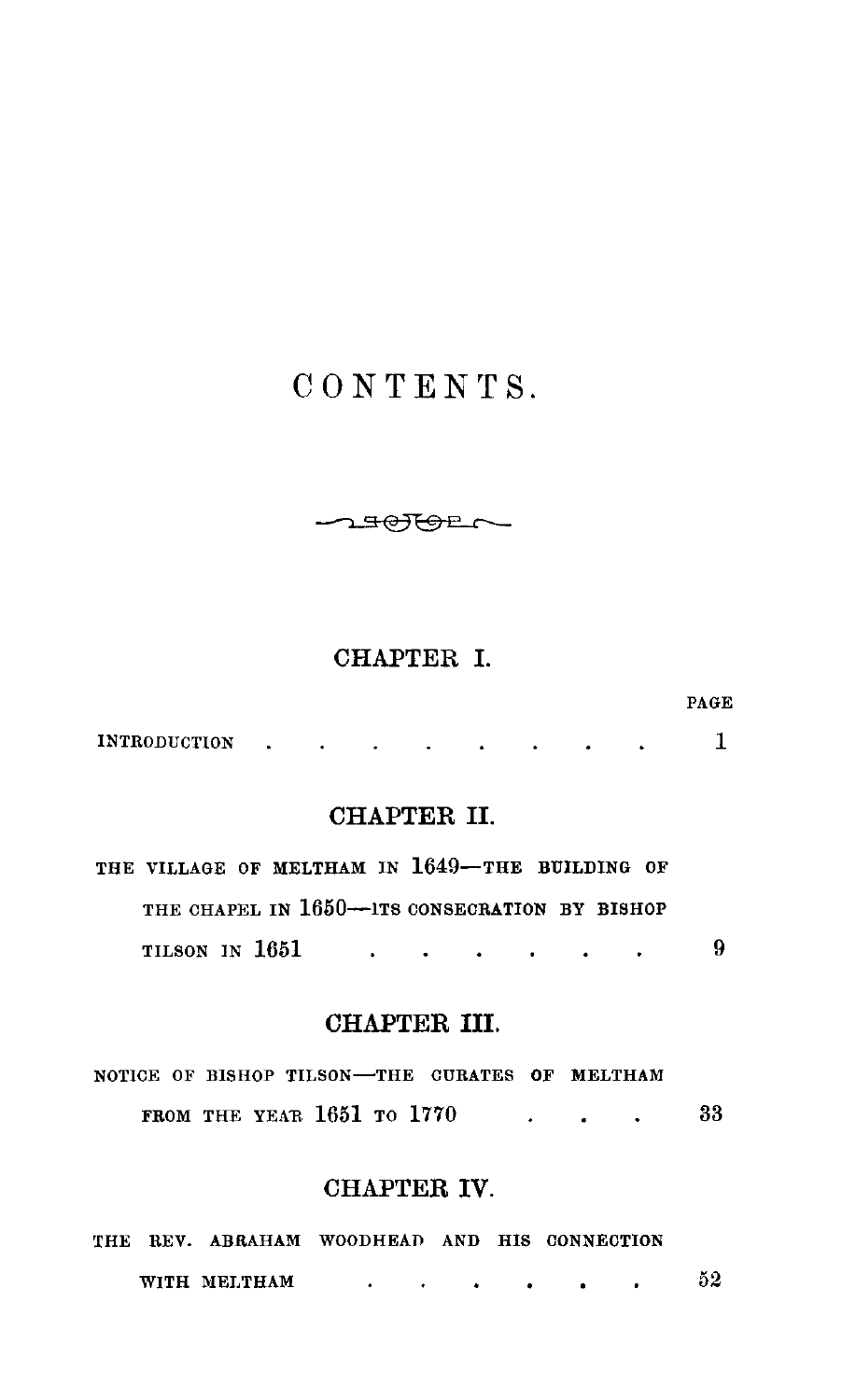#### CHAPTER V.

|  |                            |  | THE REV. ABRAHAM WOODHEAD'S ALLEGEL CHANGE OF |  |    |
|--|----------------------------|--|-----------------------------------------------|--|----|
|  | FAITH-HIS WILL AND LETTERS |  |                                               |  | 71 |

PAGE

#### CHAPTER VL

| THE AUTHORSHIP OF "THE WHOLE DUTY OF MAN"-THE |  |  |  |  |    |
|-----------------------------------------------|--|--|--|--|----|
| VARIOUS CLAIMS TO IT IMPARTIALLY WEIGHED      |  |  |  |  | 89 |

#### CHAPTER VII.

| BISHOP FELL'S PORTRAITURE OF THE AUTHOR OF "THE |  |  |  |                   |  |
|-------------------------------------------------|--|--|--|-------------------|--|
| WHOLE DUTY OF MAN "-THE WORK CLAIMED FOR        |  |  |  |                   |  |
| THE REV. ABRAHAM WOODHEAD-LIST OF WORKS         |  |  |  |                   |  |
| . 113                                           |  |  |  | ATTRIBUTED TO HIM |  |

#### CHAPTER VIII.

|                   | THE REV. ABRAHAM WOODHEAD'S PUPILS AND LITERARY |  |  |  |     |
|-------------------|-------------------------------------------------|--|--|--|-----|
| <b>ASSOCIATES</b> |                                                 |  |  |  | 126 |

#### CHAPTER IX.

PARISH REGISTERS-EXTRACTS FROM THE REGISTERS OF MELTHAM CHAPEL, AND FROM THOSE OF THE PARISH CHURCH OF ALMONDBURY  $\cdot$  . . . . . 150

### CHAPTER X.

THE BUILDING OF THE CHAPEL OF 1786-THE VARIOUS ADDITIONS AND IMPROVEMENTS CONNECTED WITH IT 171